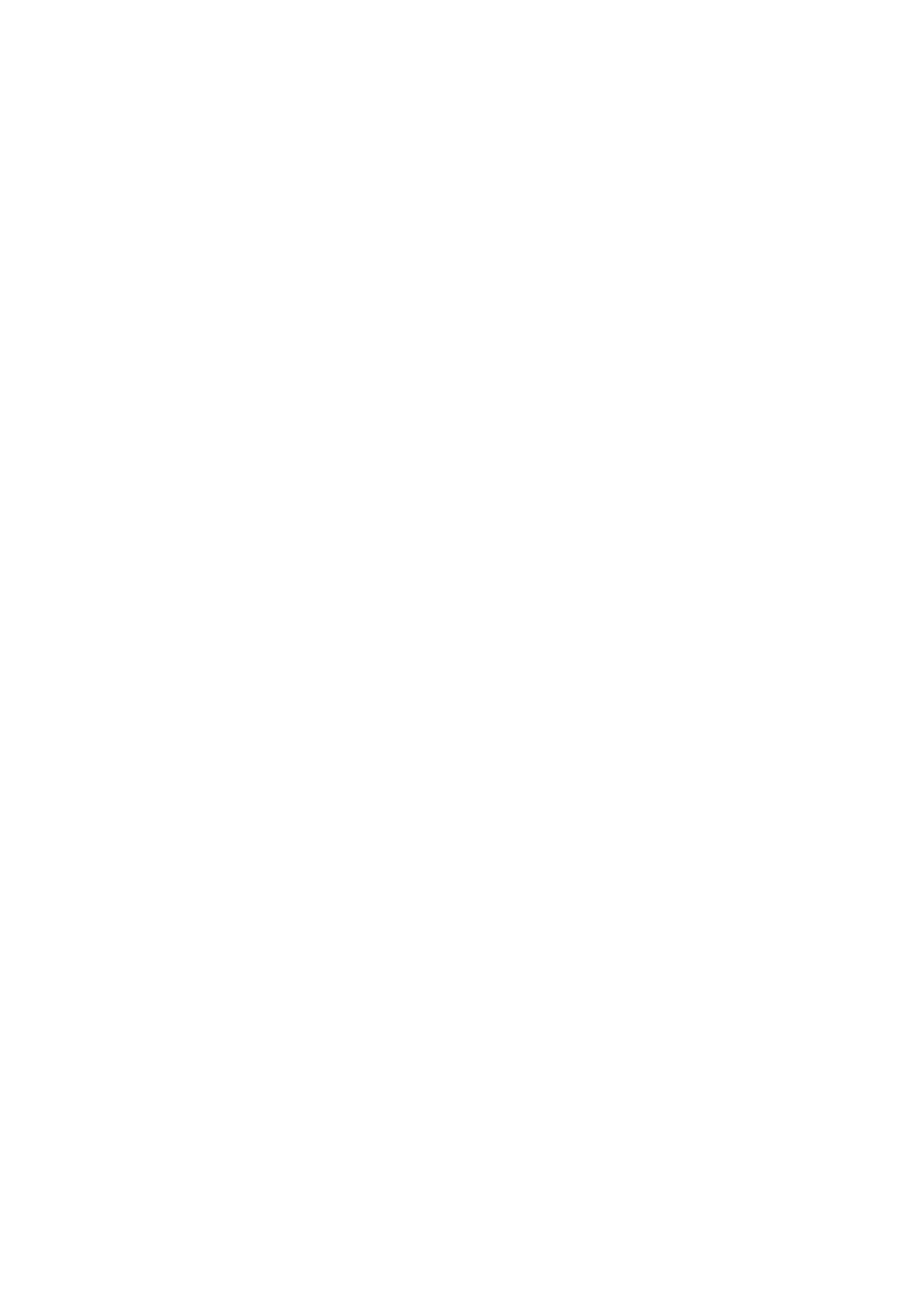# WJEC Eduqas GCE A LEVEL in **ENGLISH LITERATURE**

## For teaching from 2015 For award from 2017

|                                                                                                                                   |                                      | Page           |  |
|-----------------------------------------------------------------------------------------------------------------------------------|--------------------------------------|----------------|--|
| Summary of assessment                                                                                                             |                                      |                |  |
| 1.                                                                                                                                | Introduction                         | $\overline{3}$ |  |
| 1.1                                                                                                                               | Aims and objectives                  | $\overline{3}$ |  |
| 1.2                                                                                                                               | Prior learning and progression       | $\overline{4}$ |  |
| 1.3                                                                                                                               | Equality and fair assessment         | $\overline{4}$ |  |
| 2.                                                                                                                                | Subject content                      | 5              |  |
| 2.1                                                                                                                               | Component 1                          | 6              |  |
| 2.2                                                                                                                               | Component 2                          | $\overline{7}$ |  |
| 2.3                                                                                                                               | Component 3                          | 9              |  |
| 2.4                                                                                                                               | Component 4                          | 10             |  |
| 3.                                                                                                                                | Assessment                           | 11             |  |
| 3.1                                                                                                                               | Assessment objectives and weightings | 11             |  |
| 3.2                                                                                                                               | Arrangements for non-exam assessment | 12             |  |
| $\mathcal{A}_{\cdot}$                                                                                                             | <b>Technical information</b>         | 15             |  |
| 4.1                                                                                                                               | <b>Making entries</b>                | 15             |  |
| 4.2                                                                                                                               | Grading, awarding and reporting      | 15             |  |
| Appendices<br>A: Assessment grid for Component 4: Prose Study<br>16<br>B: Prescribed poems for Component 1: Section A part (i) 17 |                                      |                |  |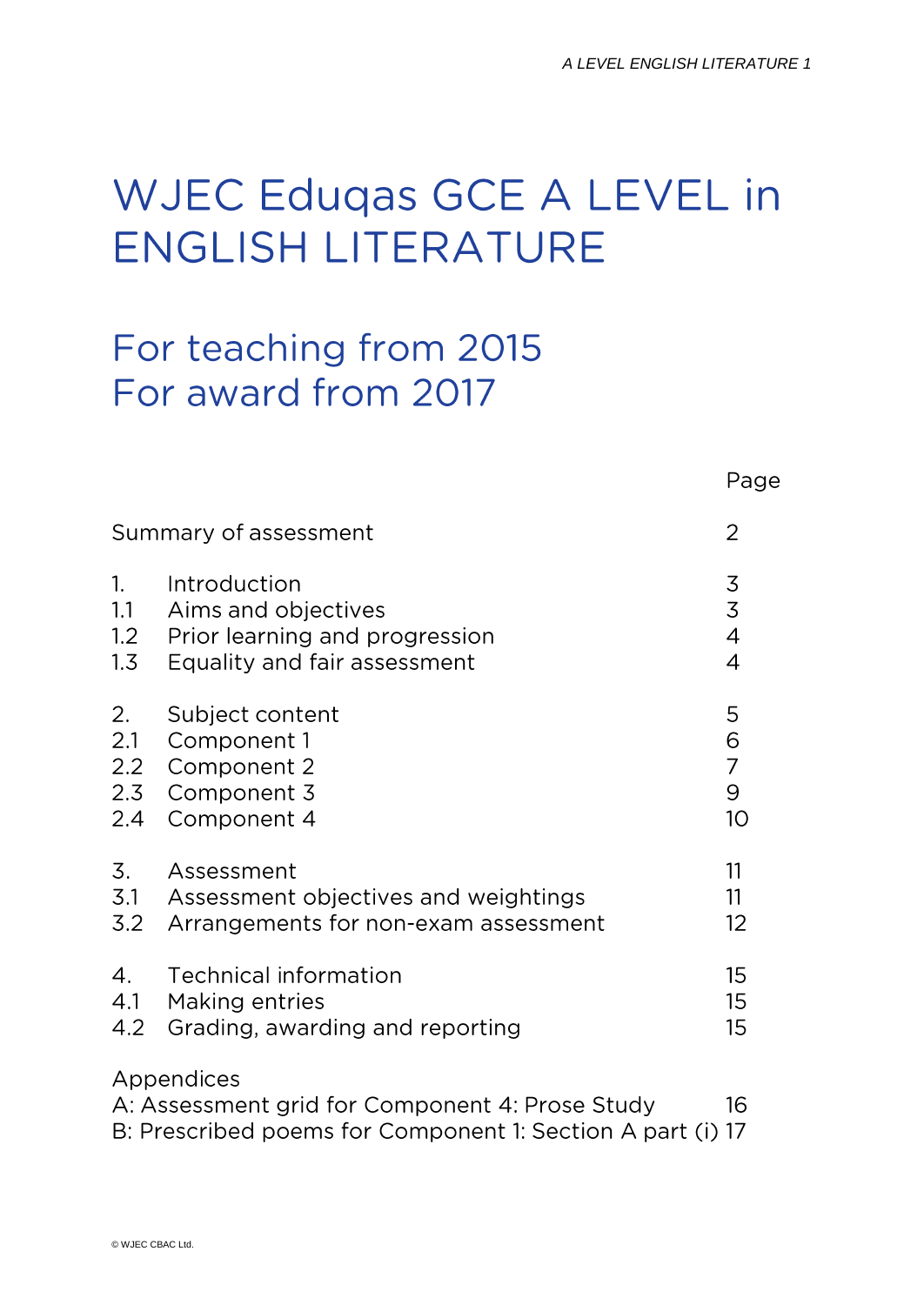# A LEVEL ENGLISH LITERATURE

## SUMMARY OF ASSESSMENT

Component 1: Poetry Written examination: 2 hours **30% of qualification**

**Section A: Poetry pre-1900 (open-book, clean copy)** One two-part question based on the reading of one pre-1900 poetry text from a prescribed list **Section B: Poetry post-1900 (open-book, clean copy)** One question from a choice of two based on the reading of two post-1900 poetry texts from a prescribed list

Component 2: Drama Written examination: 2 hours **30% of qualification**

#### **Section A: Shakespeare (closed-book)**

One two-part question based on the reading of one Shakespeare play from a prescribed list

**Section B: Drama (closed-book)**

One question from a choice of two based on the reading of a pair of plays: one pre-1900 and one post-1900, from a prescribed list

Component 3: Unseen Texts Written examination: 2 hours **20% of qualification**

#### **Section A: Unseen prose**

One question from a choice of two, analysing an unseen passage of prose, taken from one of two prescribed periods for study **Section B: Unseen poetry**

One question from a choice of two, analysing an unseen poem or poetry extract

Component 4: Prose Study **2500-3500 words 20% of qualification**

One 2500-3500 word assignment based on the reading of two prose texts from different periods, one pre-2000 and one post-2000, nominated by the centre

This linear qualification will be available in the summer series each year. It will be awarded for the first time in summer 2017.

#### **Qualification Accreditation Number: 601/4870/6**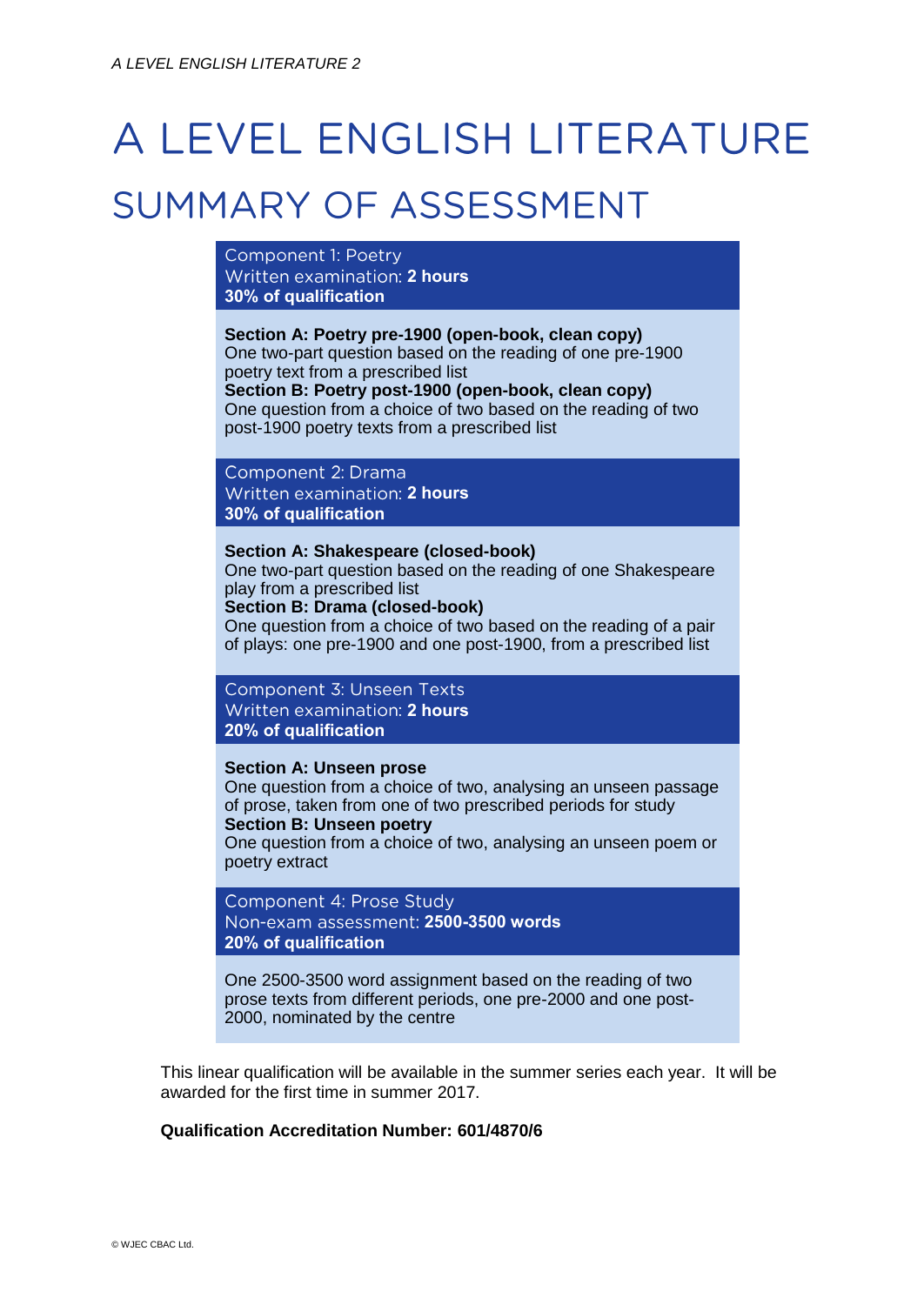# A LEVEL ENGLISH LITERATURE

#### **INTRODUCTION**  $\mathbf{1}$

## 1.1 Aims and objectives

The WJEC Eduqas A level in English literature encourages learners to develop their interest in and enjoyment of literature and literary studies as they:

- read widely and independently both set texts and others that they have selected for themselves
- engage critically and creatively with a substantial body of texts and ways of responding to them
- develop and effectively apply their knowledge of literary analysis and evaluation
- explore the contexts of the texts they are reading and others' interpretations of them
- undertake independent and sustained studies to deepen their appreciation and understanding of English literature, including its changing traditions.

This specification is based on a conviction that the study of literature should encourage enjoyment of literary studies based on an informed personal response to a range of texts. It provides learners with an introduction to the discipline of advanced literary studies and presents opportunities for reading widely and for making creative and informed responses to each of the major literary genres of poetry, prose and drama.

This specification offers three components in discrete genres of study: poetry, drama and prose to allow learners to focus on the conventions and traditions of each genre in turn. A further component offers unseen prose and poetry to allow learners to focus separately on applying the skills of literary analysis acquired during the course as a whole.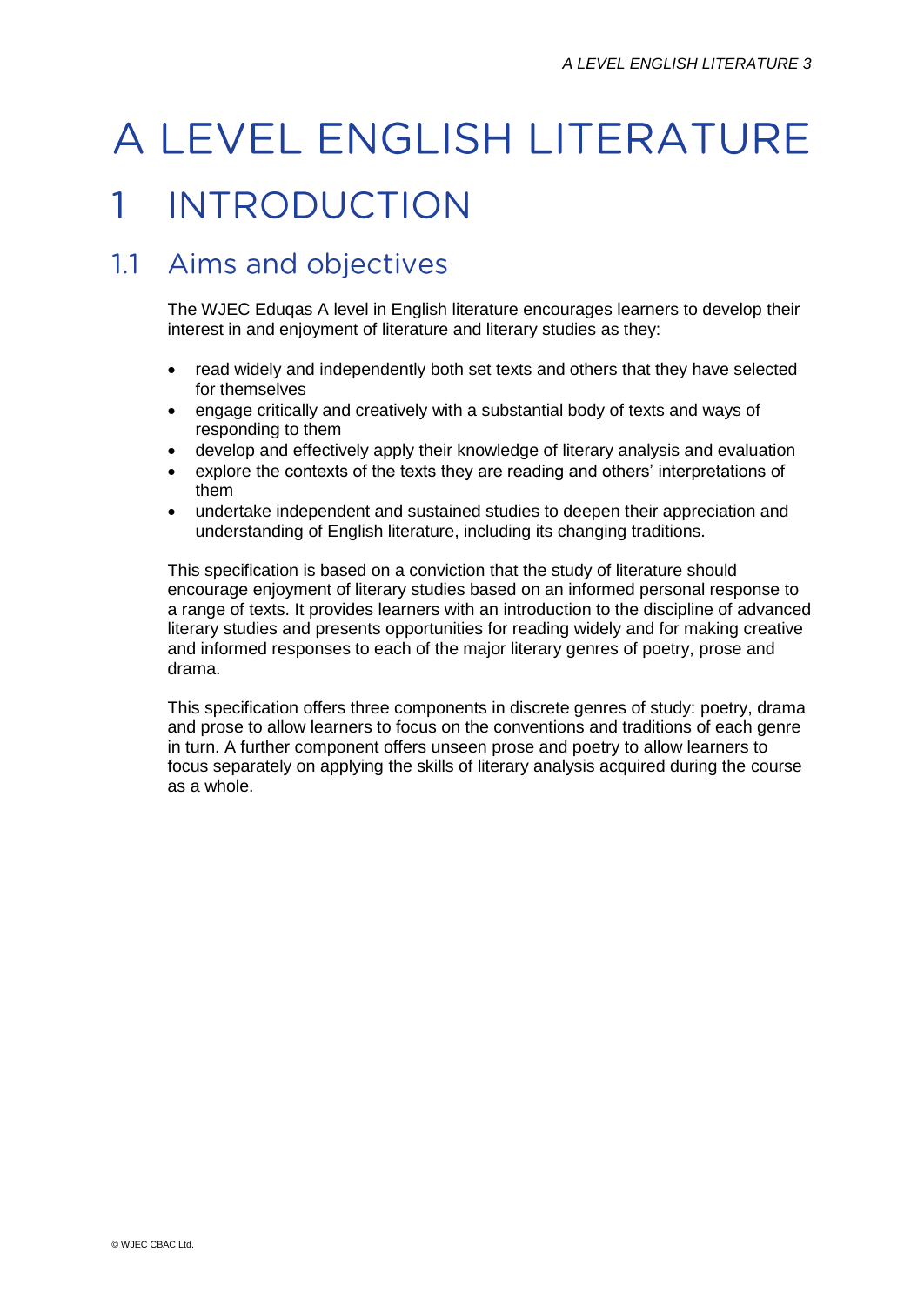### 1.2 Prior learning and progression

Any requirements set for entry to a course following this specification are at the discretion of centres. It is reasonable to assume that many learners will have achieved qualifications equivalent to Level 2 at KS4. Skills in Numeracy/Mathematics, Literacy/English and Information Communication Technology will provide a good basis for progression to this Level 3 qualification.

Some learners will have already gained knowledge, understanding and skills through their study of English literature at AS.

This specification builds on the knowledge, understanding and skills established at GCSE. It introduces learners to the discipline of advanced literary studies, and requires reading of the major literary genres of poetry, prose and drama.

This specification extends these studies in breadth and depth, further developing learners' ability to analyse, evaluate and make connections. In so doing, this specification provides a suitable foundation for the study of English literature or a related area through a range of higher education courses, progression to the next level of vocational qualifications or employment. In addition, the specification provides a coherent, satisfying and worthwhile course of study for learners who do not progress to further study in this subject.

This specification is not age specific and, as such, provides opportunities for learners to extend their life-long learning.

#### Equality and fair assessment  $1.3$

This specification may be followed by any learner, irrespective of gender, ethnic, religious or cultural background. It has been designed to avoid, where possible, features that could, without justification, make it more difficult for a learner to achieve because they have a particular protected characteristic.

The protected characteristics under the Equality Act 2010 are age, disability, gender reassignment, pregnancy and maternity, race, religion or belief, sex and sexual orientation.

The specification has been discussed with groups who represent the interests of a diverse range of learners, and the specification will be kept under review.

Reasonable adjustments are made for certain learners in order to enable them to access the assessments (e.g. candidates are allowed access to a Sign Language Interpreter, using British Sign Language). Information on reasonable adjustments is found in the following document from the Joint Council for Qualifications (JCQ): *Access Arrangements, Reasonable Adjustments and Special Consideration: General and Vocational Qualifications.*

This document is available on the JCQ website [\(www.jcq.org.uk\)](http://www.jcq.org.uk/). As a consequence of provision for reasonable adjustments, very few learners will have a complete barrier to any part of the assessment.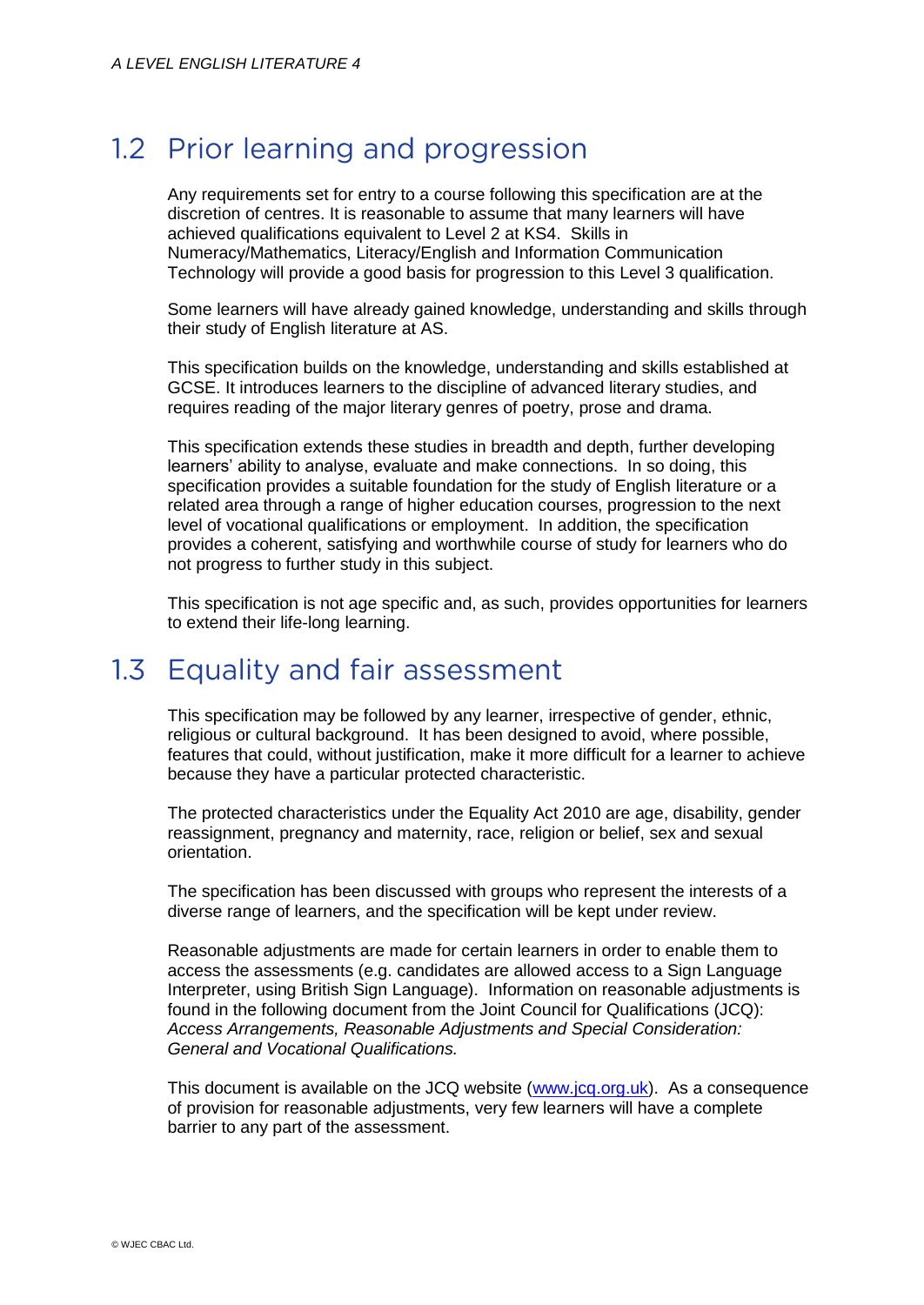#### $\overline{\mathcal{L}}$ **SUBJECT CONTENT**

As learners progress through the two year course, their studies will be extended in breadth and depth, developing and enhancing learners' techniques of analysis, evaluation and comparison of literary texts in the context of a wider range of texts of cultural and literary significance. The specification requires learners to show knowledge and understanding of the significance of:

- the ways in which writers use and adapt language, form and structure in texts
- the interpretation of texts by different readers, including over time
- how texts relate to one another and to literary traditions, movements and genres
- the cultural and contextual influences on readers and writers.

Each component, whether internally or externally assessed, offers a choice of texts for study. The texts set for study within this specification have been carefully selected for their richness and diversity. Where two texts are specified for study together, they have been selected to illuminate each other, and to enable learners to make connections between literary texts. Texts nominated for approval by WJEC for non-exam assessment must also be selected to enable learners to make connections between them, and must be of sufficient substance and quality to merit serious attention. Set texts will be reviewed on a rolling programme after every third examination series. There will be a staggered approach to updating texts following the review, with the first phase of text refreshment beginning after five years. Either whole texts or prescribed sections of texts may be refreshed.

This specification gives opportunities for candidates to be examined in different ways. For Component 1, candidates are expected to have access to the texts studied, and thus be able to support their line of argument with a wider range of precise reference than would be possible from memory alone. Having access to the texts in the examination allows candidates the opportunity to display their close reading skills in response to the questions set. The texts must be clean copies, with no annotation. Component 2 within this specification will be examined without texts being available to candidates during the examination. Component 3 requires examination of unseen texts.

English literature is a subject that by its nature requires learners to consider individual, moral, ethical, social, cultural and contemporary issues. The specification provides a framework for exploration of such issues and includes specific content through which individual courses may address these issues. For example, in meeting the assessment objective AO3, learners are engaged in considering the significance and influence of contexts in which literary texts are written and received. Spiritual, moral, ethical, social and cultural aspects are pertinent to such contexts.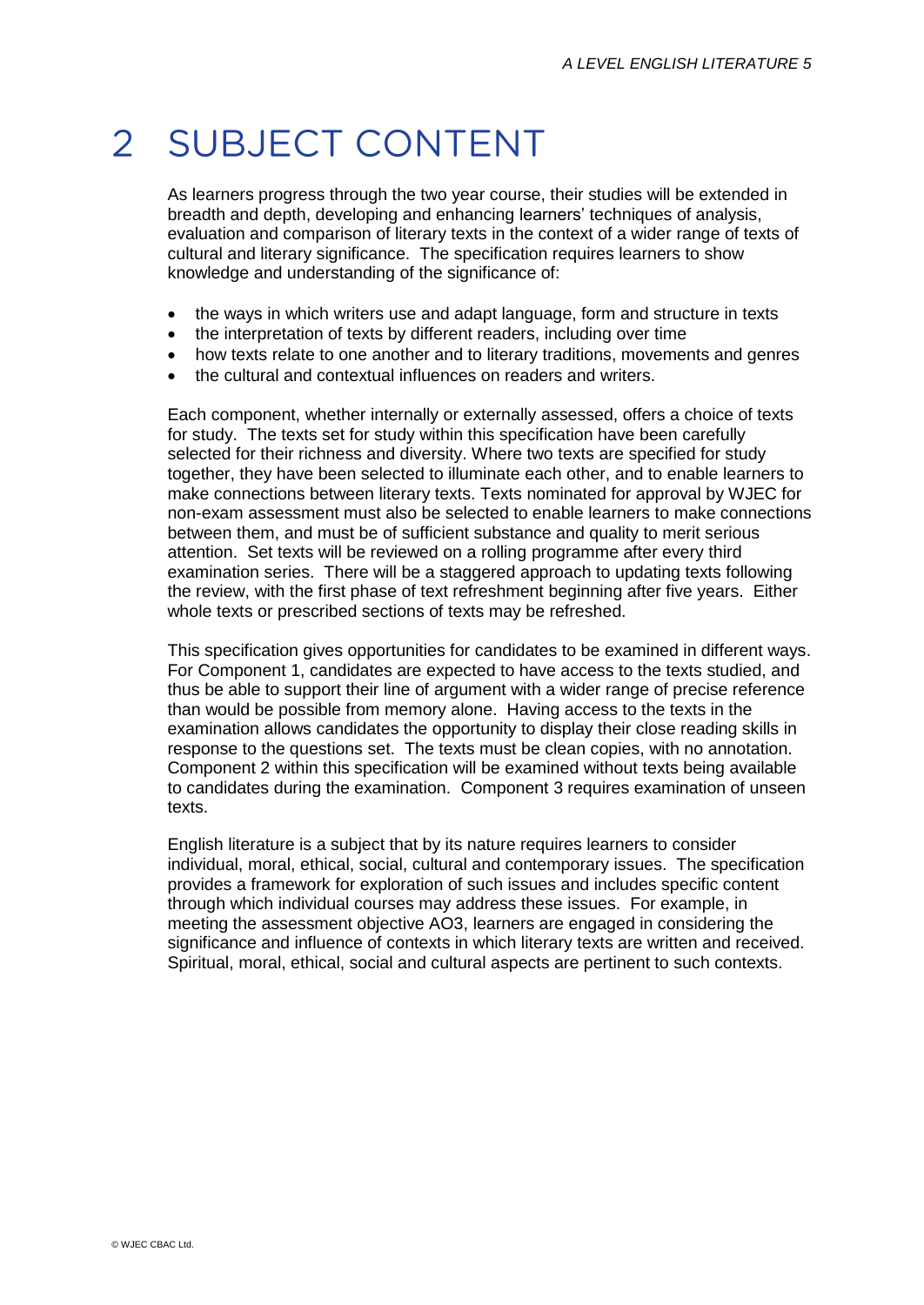## 2.1 Component 1

**Poetry**

Written examination: 2 hours (120 marks) 30% of qualification

#### **Clean copies (no annotation) of the texts studied for both sections must be taken into the examination. Only the prescribed editions may be taken into the examination.**

Candidates must answer **one** question from Section A and **one** question from Section B.

This component encourages learners to develop their ability to read widely and engage critically with a range of poetry from different times whilst developing further their techniques of analysis and evaluation.

In both sections, candidates will need to demonstrate their ability to:

- analyse how meanings are shaped in poetry texts and the ways writers adapt structure, form and language in poetry for effect
- show understanding of the cultural and contextual influences on readers and writers
- use accurately a range of literary concepts and terminology
- reflect on different interpretations of literary texts, including, where relevant, critical interpretation; debate alternative ideas about a text and consider multiple readings
- identify and consider how attitudes and values are expressed in texts
- use accurately quotations from and references to texts and sources
- organise responses in a clear and effective academic style and register with coherent written expression.

#### **Section A: Poetry pre-1900 (open-book, clean copy)**

Section A is based on the study of **one** pre-1900 poetry text from the list below:

**Geoffrey Chaucer:** *The Merchant's Prologue and Tale* (Cambridge)

**\*John Donne:** *Selected Poems* (Penguin Classics)

**John Milton:** *Paradise Lost Book IX* (Oxford)

**\*John Keats:** *Selected Poems* (Penguin Classics)

**\*Christina Rossetti:** *Selected Poems* (Penguin Classics)

\*Prescribed poems for study of Donne, Keats and Rossetti for assessment from summer 2019 are listed in Appendix B.

Candidates are required to answer **one** question in **two separate but linked** parts: part (i) a question based on a poem or extract from the set text, assessing knowledge and understanding and close analysis of the poem or extract; part (ii) a question requiring candidates to show wider knowledge and understanding of the text as a whole.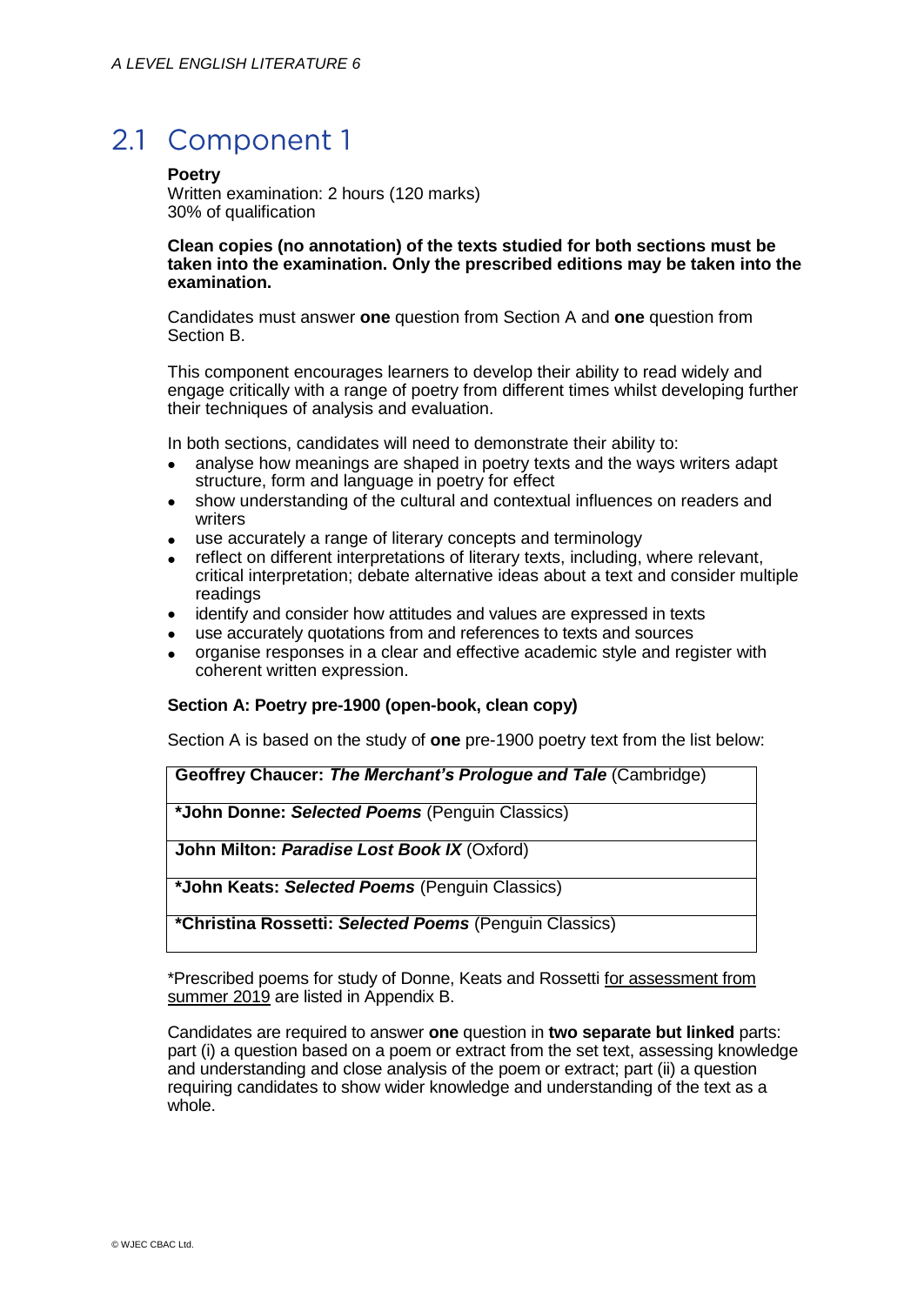#### **Section B: Poetry post-1900 (open-book, clean copy)**

Section B is based on the study of **two** post-1900 paired poetry texts from the list below:

**Thomas Hardy**: *Poems selected by Tom Paulin* (Faber) (Prescribed sections: *Poems of the Past and Present, Poems of 1912-13, Moments of Vision*) & **T S Eliot**: *Selected Poems* (Faber)

(Prescribed sections: *Prufrock and Other Observations, The Waste Land, The Hollow Men, Ariel Poems*)

**D H Lawrence**: *Selected Poems* (Penguin Classics, edited by James Fenton) (Prescribed sections: *Love Poems and Others, Amores, New Poems, Birds, Beasts and Flowers, Last Poems*) &

**Gillian Clarke**: *Making the Beds for the Dead* (Carcanet)

**Ted Hughes**: *Poems selected by Simon Armitage* (Faber) (Prescribed section: all poems up to and including 'Rain' on page 68) & **Sylvia Plath**: *Poems selected by Ted Hughes* (Faber)

**Philip Larkin**: *The Whitsun Weddings* (Faber) & **Carol Ann Duffy**: *Mean Time* (Picador)

**Seamus Heaney**: *Field Work* (Faber) & **Owen Sheers**: *Skirrid Hill* (Seren)

Where prescribed sections of the text are indicated, only poems from these sections are required for study and reference in the examination. Discussion of any poems outside these sections will not gain credit.

Section B requires candidates to respond to **one** question from a choice of two on each pair of texts.

In this section, candidates will need to demonstrate that in addition to the skills above, they can explore connections across their chosen set poetry texts.

## 2.2 Component 2

#### **Drama**

Written examination: 2 hours (120 marks) 30% of qualification

This is a closed-book examination. Candidates are not permitted to take copies of the texts into the examination.

Candidates must answer **one** question from Section A and **one** question from Section B.

This component encourages learners to explore the changing traditions of drama over time.

In both sections, learners will need to demonstrate their ability to:

- analyse how meanings are shaped in drama texts
- show understanding of the cultural and contextual influences on readers and writers
- use accurately a range of literary concepts and terminology, including knowledge of the principles and conventions of drama and dramatic verse
- reflect on different interpretations of literary texts, including, where relevant, critical interpretation; debate alternative ideas about a text and consider multiple readings
- identify and consider how attitudes and values are expressed in texts
- organise responses in a clear and effective academic style and register with coherent written expression
- use accurately quotations and references to texts and sources.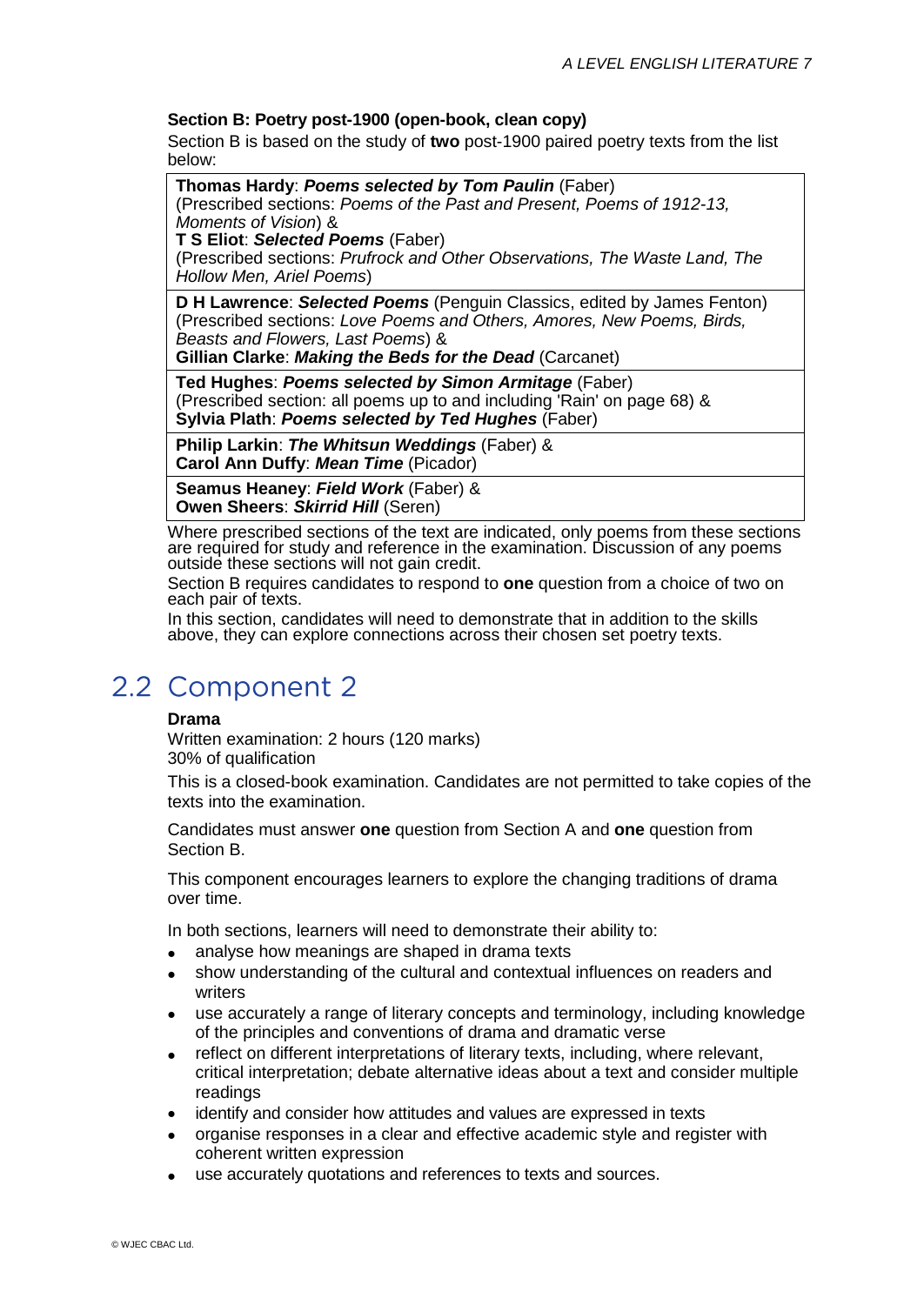#### **Section A: Shakespeare (closed-book)**

Section A is based on the study of one Shakespeare play from the list below:

| <b>King Lear</b>            |  |  |
|-----------------------------|--|--|
| <b>Antony and Cleopatra</b> |  |  |
| <b>Hamlet</b>               |  |  |
| <b>Henry IV Part 1</b>      |  |  |
| <b>The Tempest</b>          |  |  |

As this is a closed-book examination, centres may select any edition of these plays by Shakespeare for study but it is important to remember that there may be variations between editions. For the purpose of the examination, the **Collins Alexander**  *Complete Works of William Shakespeare* will be used for extract-based questions.

Candidates are required to answer **one** question in **two separate but linked** parts: part (i) a question based on a printed extract from the set text, assessing knowledge and understanding and close analysis of the extract; part (ii) a question requiring candidates to show wider knowledge and understanding of the play as a whole.

#### **Section B: Drama (closed-book)**

Section B is based on the study of a pair of plays, one pre-1900 play and the other post-1900, from the list below:

**Christopher Marlowe:** *Doctor Faustus* (Longman) & **Lucy Prebble:** *Enron* (Methuen)

**John Webster:** *The Duchess of Malfi* (Methuen) & **Tennessee Williams:** *A Streetcar Named Desire* (Penguin Modern Classics)

**Thomas Middleton:** *The Revenger's Tragedy* (Methuen) & **Joe Orton:** *Loot* (Methuen)

**Oscar Wilde:** *Lady Windermere's Fan* (New Mermaids) & **Harold Pinter:** *Betrayal* (Faber)

**William Shakespeare:** *Measure for Measure* **(**any edition**)***&* **David Hare:** *Murmuring Judges* (Faber)

Section B requires candidates to respond to **one** question from a choice of two.

In this section, candidates will need to demonstrate that in addition to the skills above, they can explore connections across two drama texts.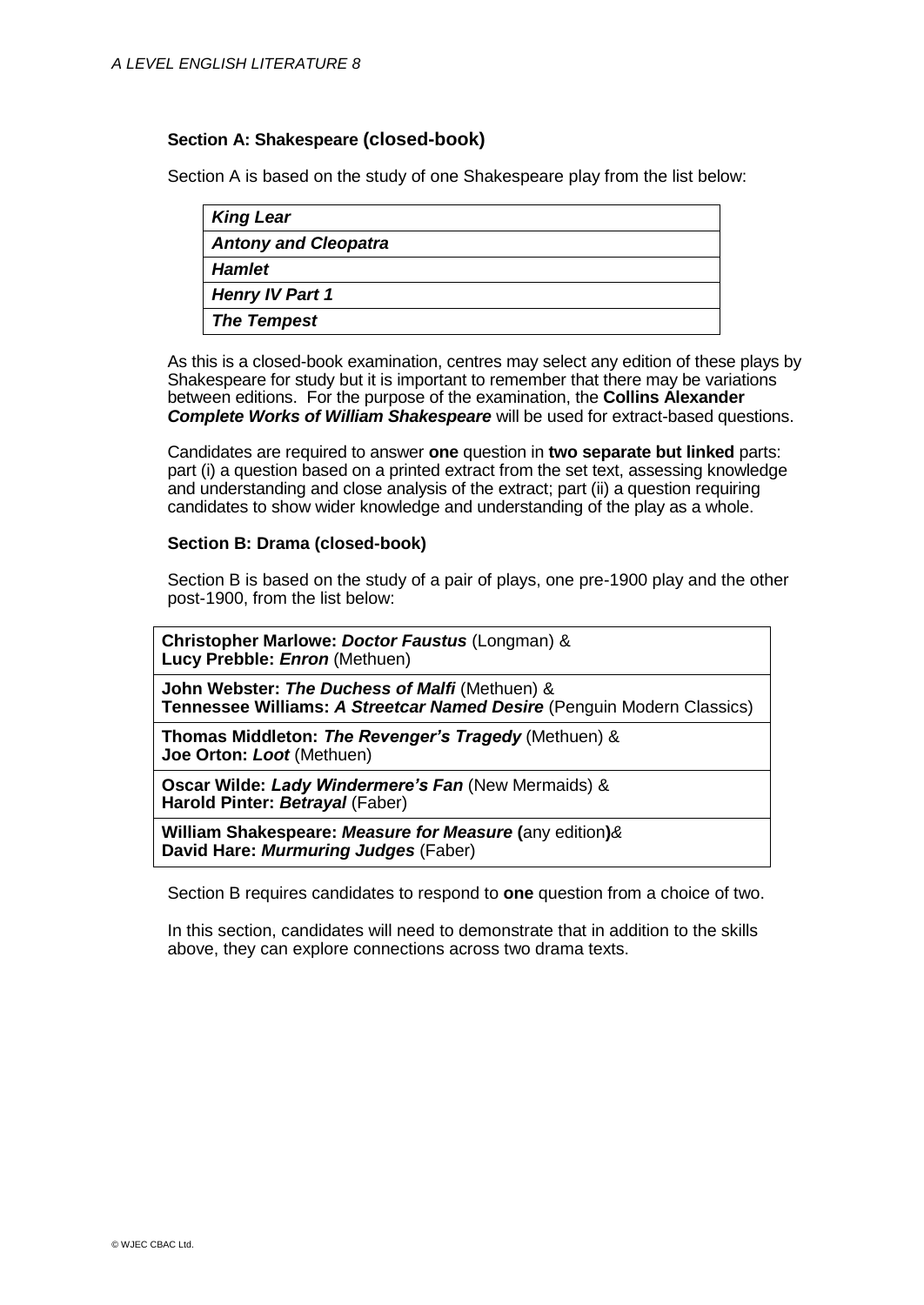## 2.3 Component 3

#### **Unseen Texts**

Written examination: 2 hours (80 marks) 20% of qualification

This component gives learners the opportunity to synthesise and reflect upon the knowledge they have gained from the course as a whole and to apply their skills of literary analysis to the examination of unseen prose and unseen poetry texts. Here, learners have the opportunity to approach each section in a personal and engaged way, demonstrating their own critical skills as they encounter texts that have not been previously set for study as part of the course.

#### **Section A: Unseen prose**

Section A requires candidates to respond to **one** question from a choice of two. Each question will offer an unseen prose passage for analysis.

Question 1 will take a prose passage from the period 1880-1910. Question 2 will take a prose passage from the period 1918-1939.

In their analysis of the unseen prose passage, candidates must focus their response on how meanings are shaped. In addition, they must give some consideration to relevant contexts and how texts may be read in more than one way. A set of brief supporting contextual and critical extracts will accompany each prose passage to help candidates consider the significance and influence of contexts and other readers' views.

In preparation for this section, learners should be given the opportunity to read a wide range of prose from the defined periods above.

Learners will need to show an understanding of the ways a variety of contexts can influence texts and also how texts may be read in more than one way.

#### **Section B: Unseen poetry**

Section B requires candidates to respond to **one** question from a choice of two. Each question will offer an unseen poem or poetry extract from any period. In their response to the unseen poem, candidates must focus on the ways in which meanings are shaped.

In preparation for this section, learners should be given the opportunity to read a wide range of poetry of different periods and forms.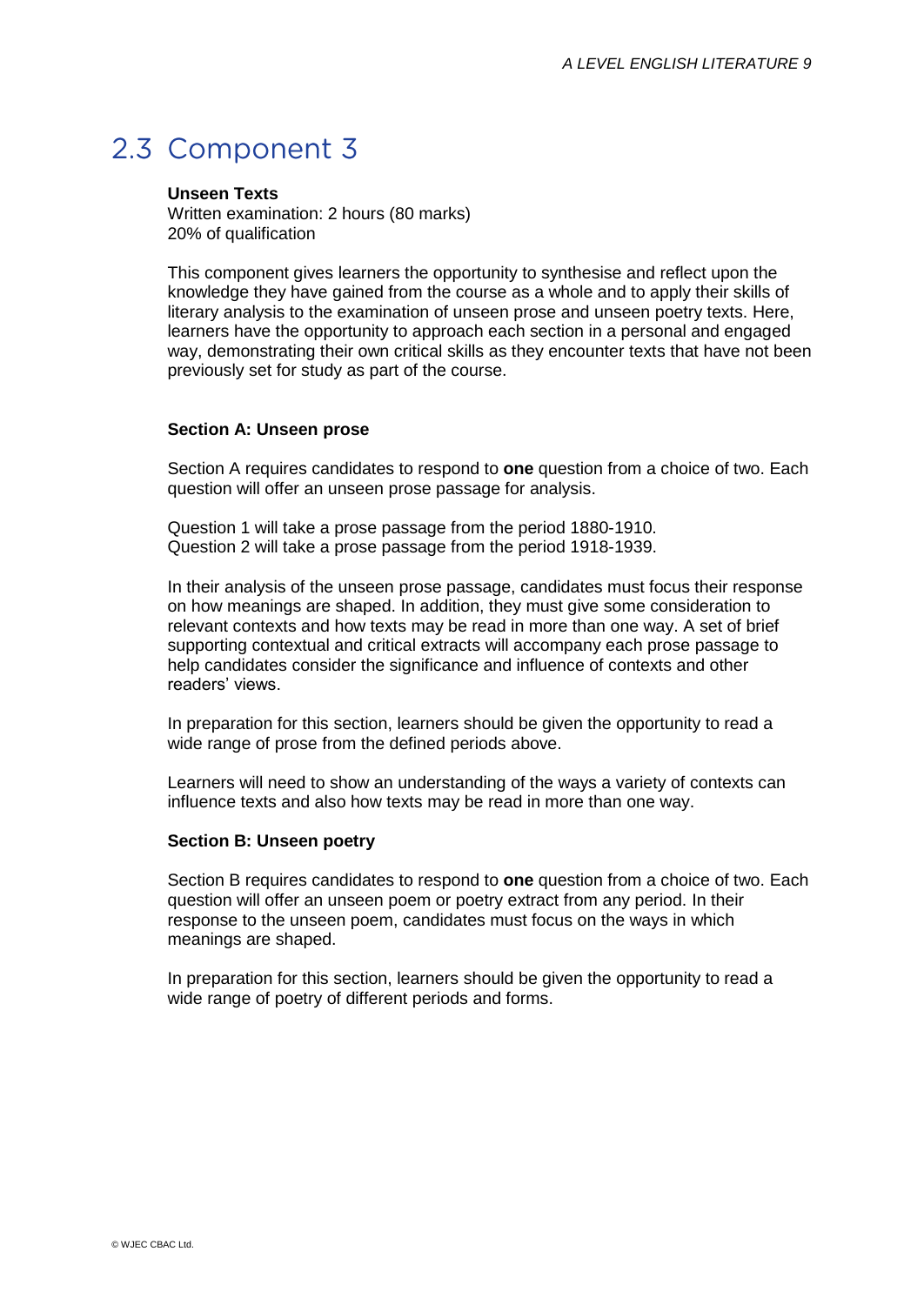## 2.4 Component 4

#### **Prose Study**

Non-exam assessment: 2500-3500 word assignment (80 marks) 20% of qualification

This component is internally assessed and externally moderated. It requires learners to submit a 2500-3500 word assignment based on the reading of two prose texts by different authors, one published **pre-2000** and one published **post-2000**. Both texts must be nominated and submitted via WJEC's secure website for approval by the end of September in the year prior to submission.

Texts must be substantial and of sufficient literary merit for A level study. For the purposes of this component, the term 'prose text' will be taken to include **the novel, a collection of short stories, autobiography and memoir, travel writing and essays**.

The task for this assignment must allow learners to show knowledge and understanding of ways in which texts relate to one another and to literary traditions, movements and genres. Learners are also required to consider the significance of different cultural and contextual influences in relation to their chosen texts for study.

Information regarding arrangements, task-setting and administration can be found in 3.2 of this specification. Further advice and guidance can be found on the relevant section of the website.

This component is designed to enable learners to pursue wider reading that is of interest to them and to undertake independent and sustained studies of literary texts. In selecting a text from post-2000, learners are given the opportunity to engage with, and reflect on, literature published within their own lifetime.

Learners are required to demonstrate the following skills:

- read texts in a variety of ways and respond critically and creatively
- communicate fluently, accurately and effectively their knowledge, understanding and judgement of texts
- use literary critical concepts and terminology with understanding and discrimination
- explore comparisons and contrasts between texts, establishing links and relationships
- identify and consider how attitudes and values are expressed in texts
- show understanding of the cultural and contextual influences on readers and writers
- draw on their understanding of different interpretations in responding to and evaluating texts
- adopt a clear and appropriate academic style and register
- use accurately quotations from and references to texts and sources.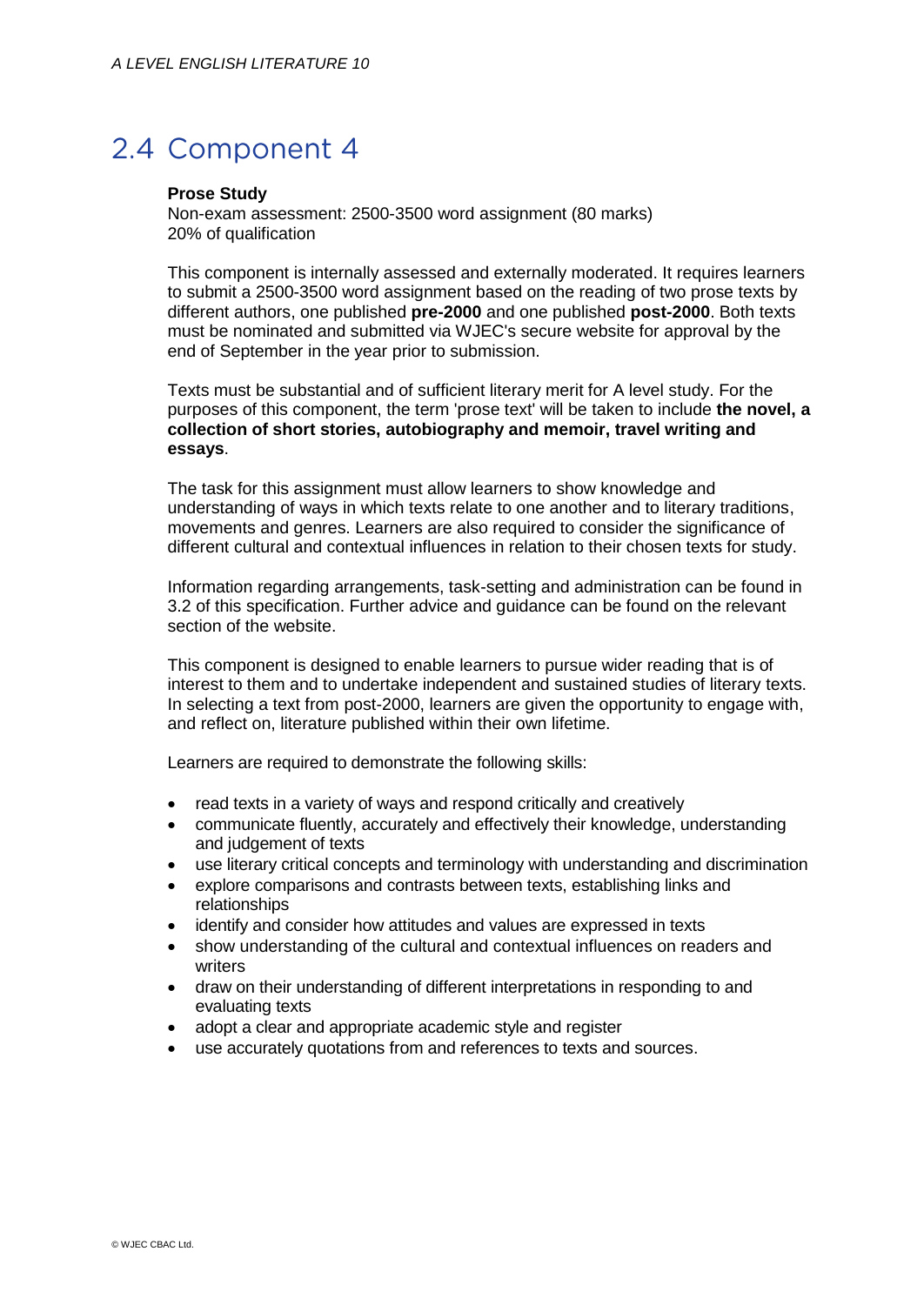## 3 ASSESSMENT

### 3.1 Assessment objectives and weightings

Below are the assessment objectives for this specification. Learners must demonstrate their ability to:

#### **AO1**

Articulate informed, personal and creative responses to literary texts, using associated concepts and terminology, and coherent, accurate written expression

#### **AO2**

Analyse ways in which meanings are shaped in literary texts

#### **AO3**

Demonstrate understanding of the significance and influence of the contexts in which literary texts are written and received

#### **AO4**

Explore connections across literary texts

#### **AO5**

Explore literary texts informed by different interpretations.

The table below shows the weighting of each assessment objective for each component and for the qualification as a whole.

|                             | AO1  | AO2  | AO <sub>3</sub> | AO4  | AO <sub>5</sub> | <b>Total</b> |
|-----------------------------|------|------|-----------------|------|-----------------|--------------|
| <b>Component 1</b>          | 7.5% | 10%  | 5%              | 2.5% | 5%              | 30%          |
| <b>Component 2</b>          | 5%   | 7.5% | 7.5%            | 5%   | 5%              | 30%          |
| <b>Component 3</b>          | 7.5% | 7.5% | 2.5%            |      | 2.5%            | 20%          |
| <b>Component 4</b>          | 5%   | 5%   | 5%              | 2.5% | 2.5%            | 20%          |
| <b>Overall</b><br>weighting | 25%  | 30%  | 20%             | 10%  | 15%             | 100%         |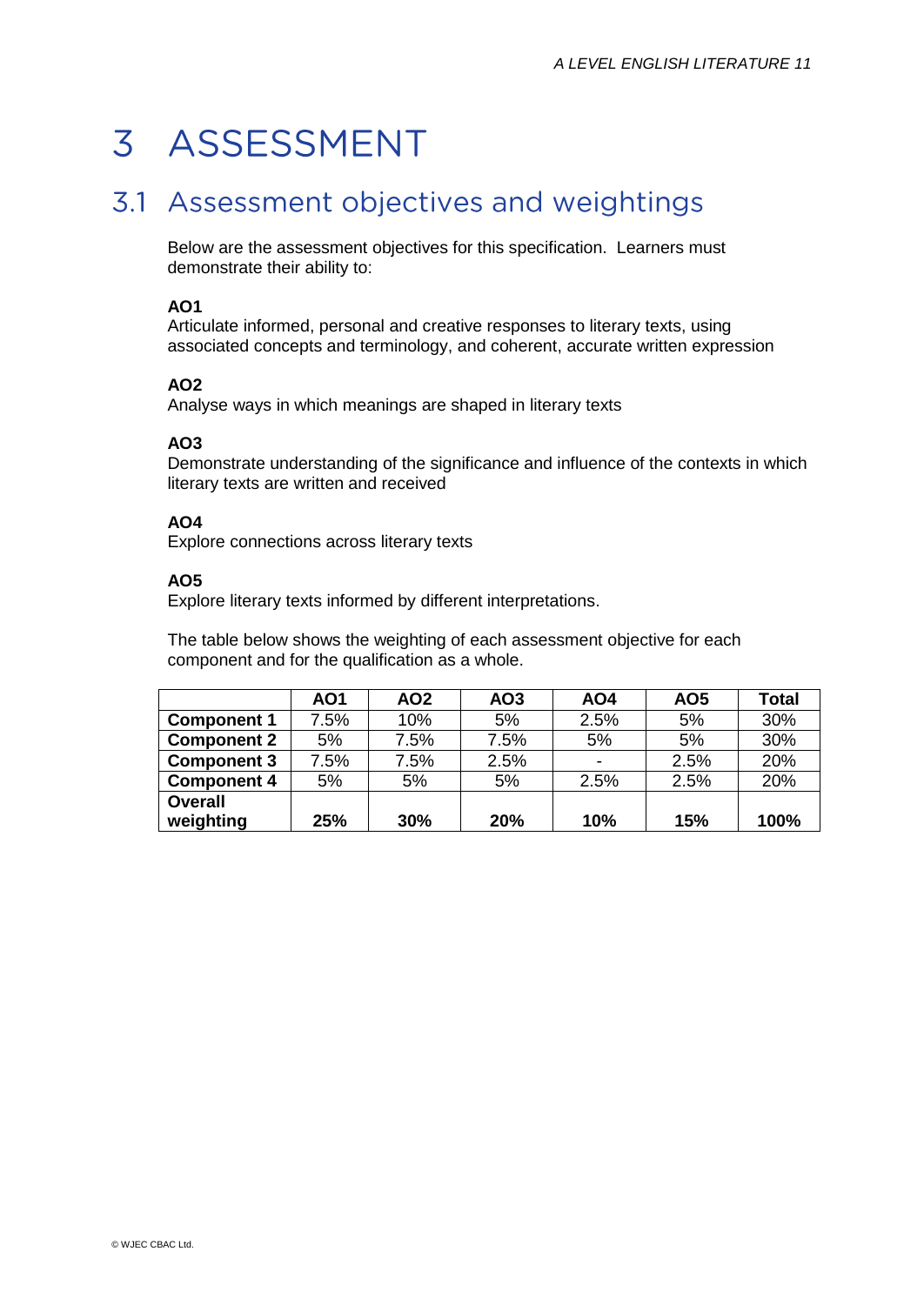### 3.2 Arrangements for non-exam assessment

Non-exam assessment accounts for 20% of this A level. Please refer to the Joint Council for Qualifications (JCQ) *Instructions for Conducting Coursework* on the JCQ website, *www.jcq.org.uk*, for further information.

In this specification, non-exam assessment enables learners to:

- pursue wider reading during the course
- undertake independent and sustained study of literary texts
- undertake research in exploring contextual factors that have helped shape the production and reception of texts, including literary traditions of texts
- select material that is culturally, personally and academically relevant
- research other interpretations of texts
- explore connections and comparisons between texts in greater depth and detail
- plan, draft and edit work.

It is not expected that complete critical works will be studied in preparation for this component, but learners should engage with literary sources.

It is important that learners give sufficient emphasis to their own reading of the texts and that they make clear how other readings have informed their response. Other readings should be engaged with, not simply explained or used as endorsement of the candidates' own views.

#### **Task-setting**

It is important that centres give due consideration to the setting of non-exam assessment assignments to ensure that they make full use of the opportunity to allow candidates to display independence and those skills necessary for attainment at the highest levels of performance.

Candidates' assignments should be devised to enable them to fully engage with the assessment objectives relevant to this component.

If in doubt about a non-exam assessment task, then it is always possible to consult the Subject Officer at WJEC.

#### **Word count**

It is the centre's responsibility to inform **learners** of the **guidance** relating to word count for Component 4:

| Component 4 | <b>Advisory Word Count</b> |
|-------------|----------------------------|
| Prose Study | 2500-3500 words            |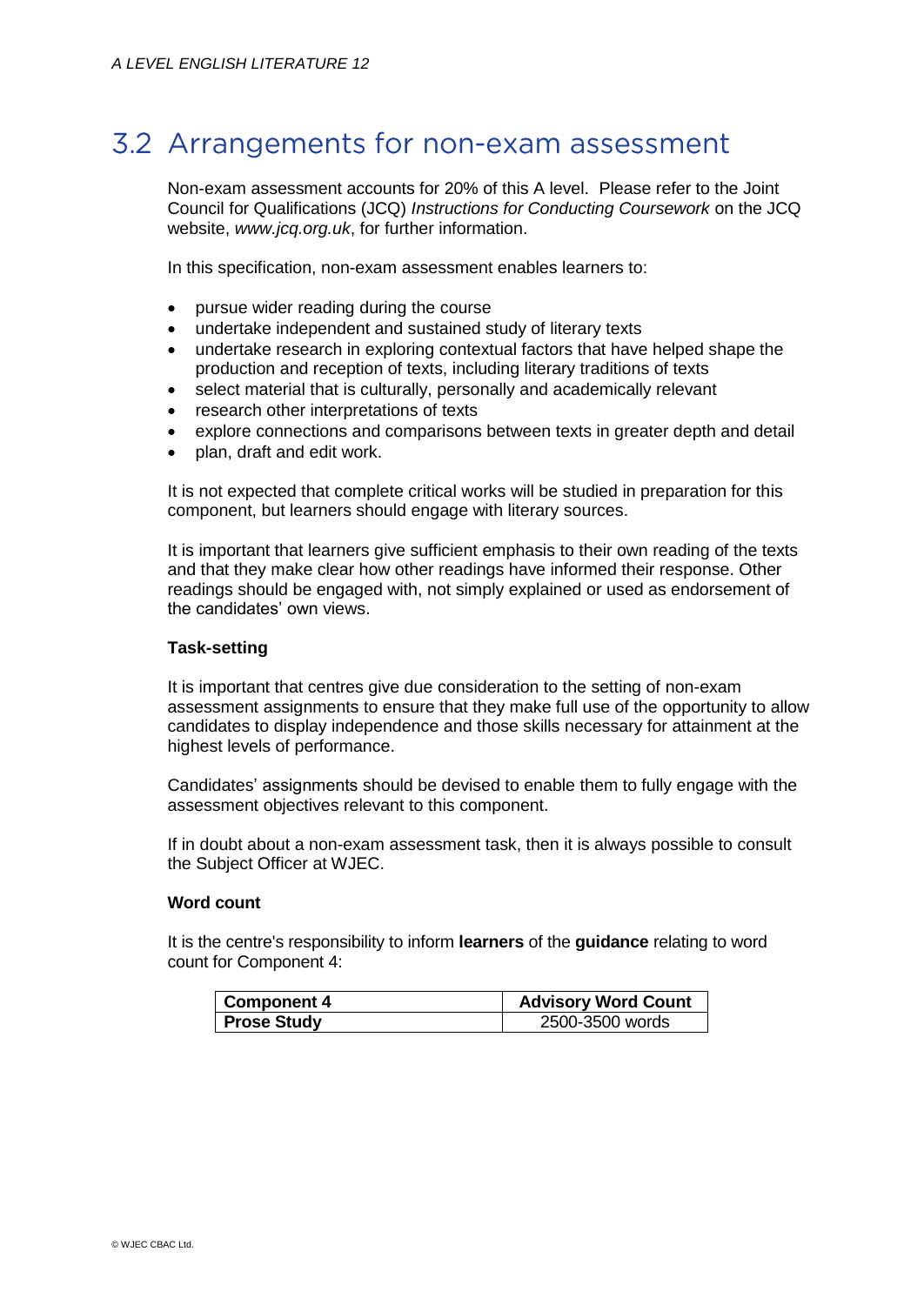The advisory word count includes quotations used within a candidate's assignment. References made through footnotes and bibliographies are excluded from the word count.

Candidates are expected to follow the guidelines on the length of folders as stated in this specification. Candidates who offer work that is too short are penalising themselves by not allowing appropriate coverage of the required assessment objectives. Candidates who exceed the advisory word count are penalising themselves through a lack of precision and focus.

Learners are required to record the total word count on the coversheet.

#### **Authentication**

It is important that **non-exam assessment is rigorously monitored by centres to ensure that candidates' work is their own**.

Centres could monitor in a number of ways, for example:

- careful record-keeping of the progress of learners' work, particularly the submission of drafts
- careful consideration of whether the work submitted is characteristic of the learner's ability/attainment
- keeping the work that students have submitted secure in a securely locked cabinet or cupboard.

**All** candidates are required to sign a statement endorsing the originality of their assignment(s) and centres must countersign that they have taken all reasonable steps to validate this. The **Non-Exam Assessment Folder coversheet** should be completed for **all candidates**, not just for those candidates selected for the sample to be sent to the moderator. The forms can be downloaded from the subject page at www.eduqas.co.uk. Validity can be further enhanced by careful attention to the following points:

#### **Acknowledgements**

References to particular critics' work or other sources must always be clearly acknowledged: by direct reference if a quotation is used; and **by an appended bibliography.**

#### **Drafting**

Guidance may be given by teachers in the re-drafting of assignments but this must only consist of general observations. Once an assignment is finally submitted and marked the work may not be further revised. In no cases are fair copies of marked work acceptable. Drafts must be included for the external moderator where they are likely to be important for a fair assessment of the final version.

#### **Plagiarism**

Centres are required to be vigilant and to refuse to award marks or submit for moderation any work which they consider to be not the candidate's own. Candidates will be penalised for any attempt to plagiarise. General advice and guidance on how to proceed if plagiarism is suspected can be found on the JCQ website.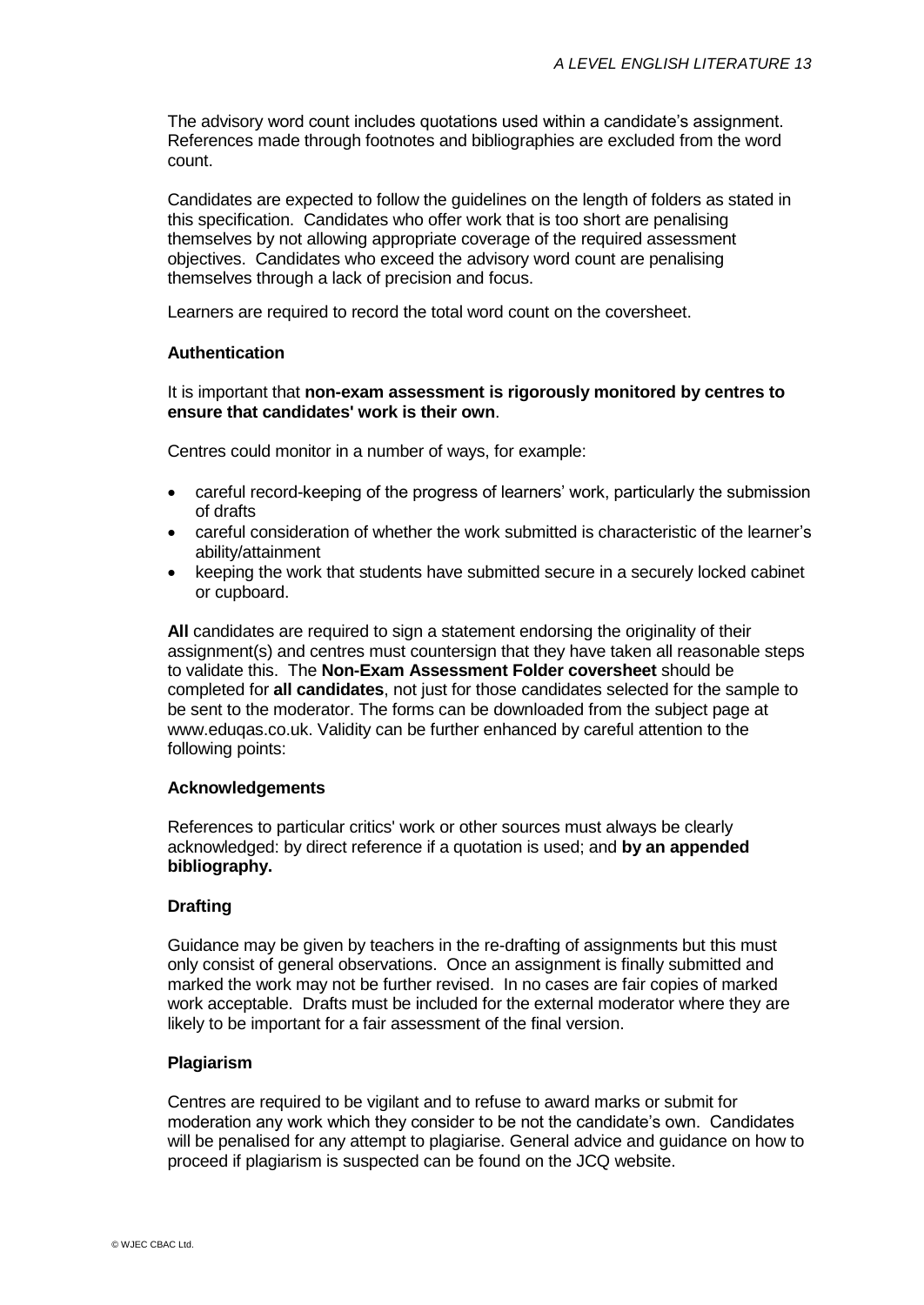#### **Assessment grid**

When assessing folders of non-exam assessment, teachers should study the assessment grid in **Appendix A** of this specification, which is designed to present a system that links the assessment objectives to marks, and which helps to discriminate clearly between the varying levels of achievement.

The grid will be of most value when used in conjunction with examples of non-exam assessment which will be issued annually to help centres identify the quality of work associated with the various mark bands.

Teachers must make specific reference to the assessment objectives in the comments that they write on the work and on the coversheets. Teachers are required to record separate marks for each assessment objective in the spaces provided on the coversheet and to total the overall mark in the box provided. A summative comment and individual assessment objective comments for each task must be included on each candidate's coversheet showing clearly how marks have been awarded by the centre.

#### **Submissions of marks and administration**

Centres need to submit marks for internally assessed work online during the summer term of the year when the work is to be submitted for moderation. When the marks have been submitted to WJEC, the online system will apply the sample formula based on the overall rank order for the total entry and immediately identify the sample of candidates whose work is selected for moderation.

- Only the candidates **selected for the sample** should be sent to the moderator **in rank order**.
- Each selected candidate's non-exam assessment folder must be accompanied by a **Non-Exam Assessment Folder coversheet** on which the candidate must supply a brief title and/or explanation of their assignments, and the teacher must provide an overall comment for the moderator.
- **The coversheet must be signed by both the candidate and the teacher**.

**N.B.** Please remember that **all** candidates' work, not just the sample, must be authenticated internally by signing a coversheet.

The moderation sample of candidates' work should be sent to the external moderator by an agreed date in the final summer term of the A level course.

#### **Standardisation and moderation**

It is essential that where there is more than one teacher in a centre, work from all teaching groups is standardised internally. This is designed to ensure that the final assessment reflects a single agreed standard for all teaching groups involved. Standardising material will be issued by WJEC to assist with this process.

In order that assessments may be standardised fairly, each centre is assigned an external moderator by WJEC. It is essential that the moderator is aware of the aims of the assignments and the way that criteria have been used to make a final assessment. All centres will receive detailed feedback from the moderation.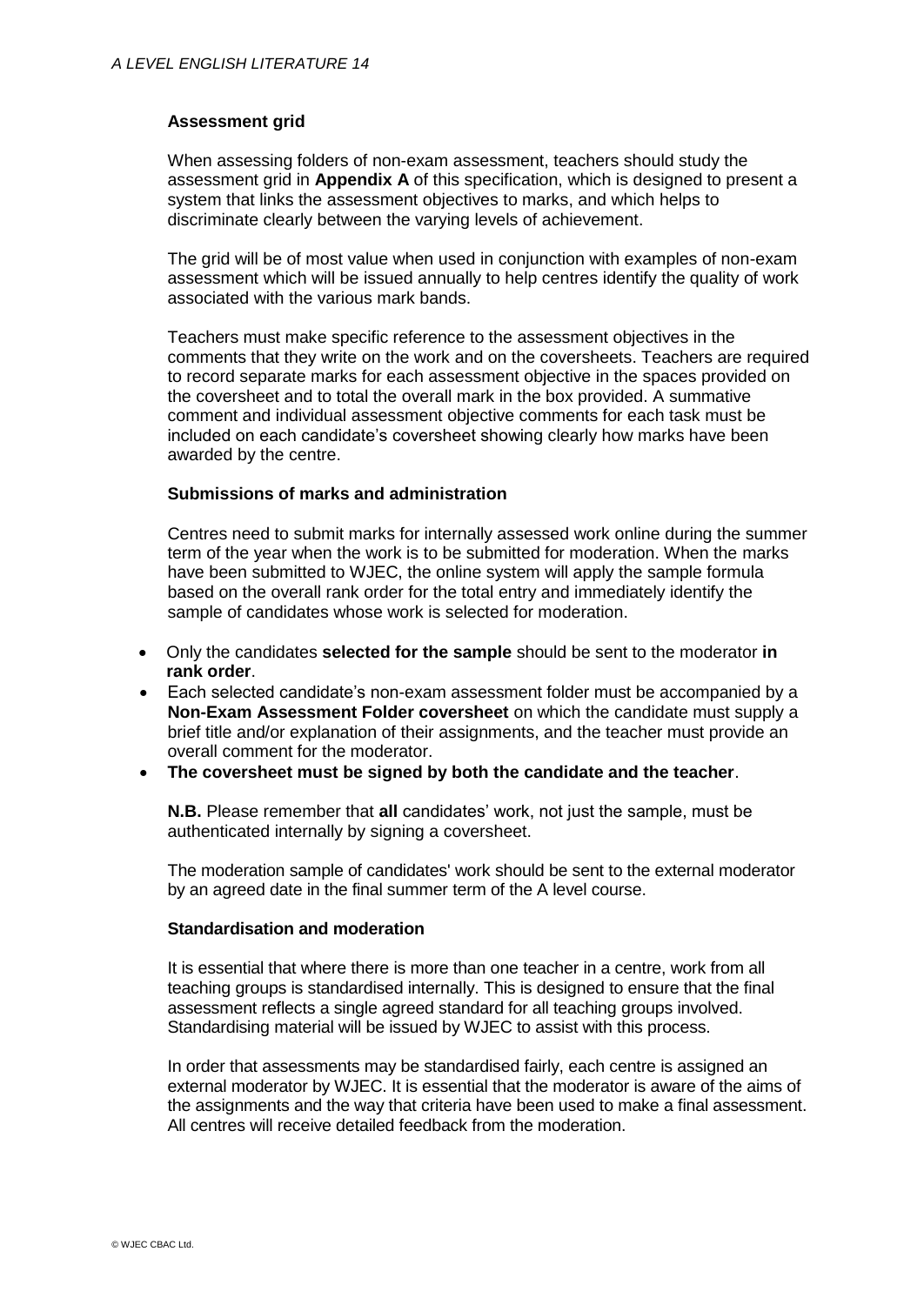## 4 TECHNICAL INFORMATION

### 4.1 Making entries

This is a linear qualification in which all assessments must be taken at the end of the course. Assessment opportunities will be available in the summer series each year, until the end of the life of this specification. Summer 2017 will be the first assessment opportunity.

Where candidates wish to re-sit the qualification, all components must be re-taken.

The entry code appears below.

WJEC Eduqas A level English Literature: A720QS

The current edition of our *Entry Procedures and Coding Information* gives up-to-date entry procedures.

## 4.2 Grading, awarding and reporting

A level qualifications are reported as a grade from A\* to E. Results not attaining the minimum standard for the award will be reported as U (unclassified).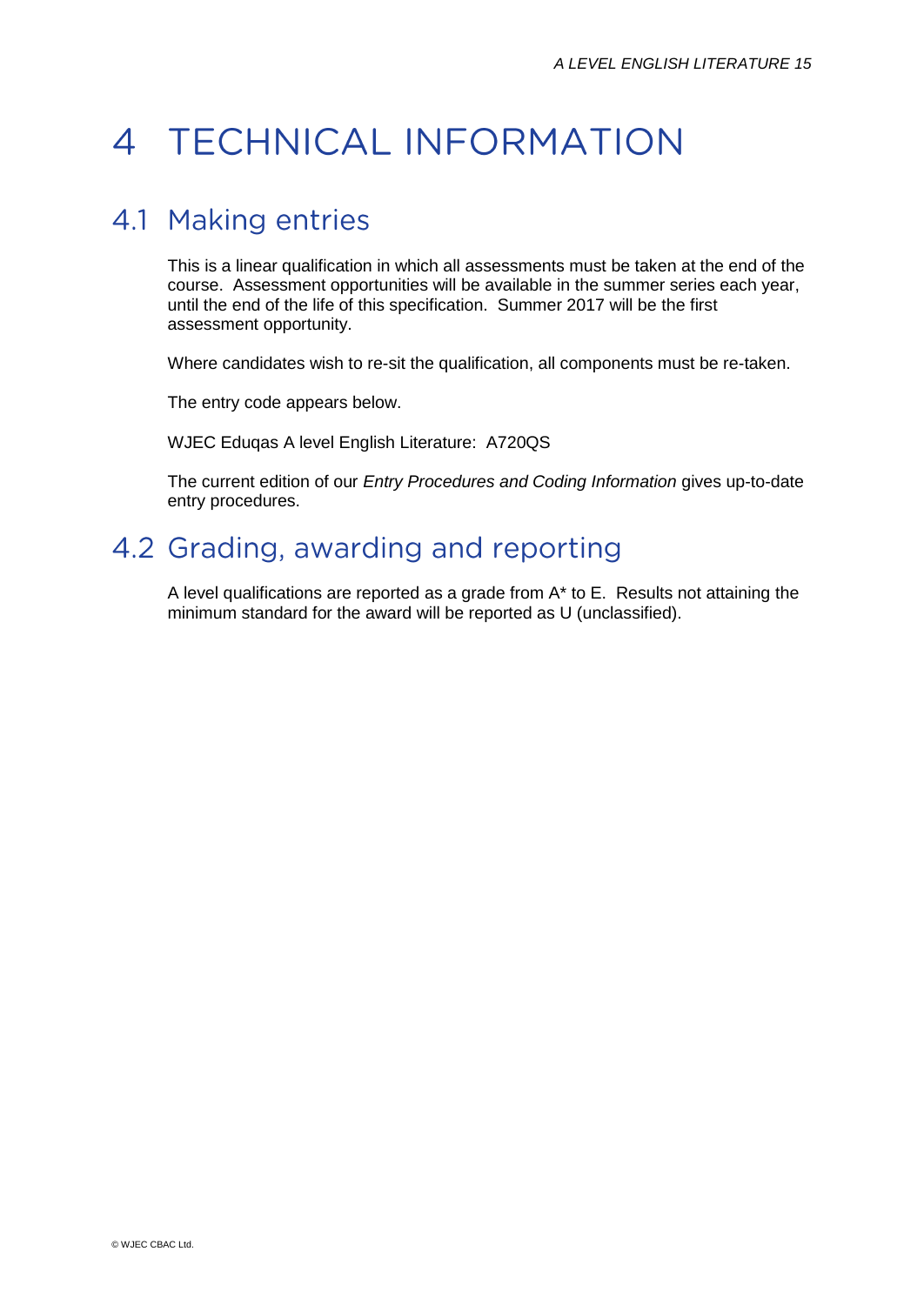#### *A LEVEL ENGLISH LITERATURE 16*

## APPENDIX A - Assessment Grid for Component 4: Prose Study

| <b>Band</b>    | A01                                                                                           | A02                                                                     | A03                                                                         | AO <sub>4</sub>                                             | A05                                              |  |  |
|----------------|-----------------------------------------------------------------------------------------------|-------------------------------------------------------------------------|-----------------------------------------------------------------------------|-------------------------------------------------------------|--------------------------------------------------|--|--|
|                | Articulate informed, personal and creative                                                    | Analyse ways in which meanings are                                      | Demonstrate understanding of the                                            | <b>Explore connections across</b>                           | <b>Explore literary texts informed</b>           |  |  |
|                | responses to literary texts, using associated                                                 | shaped in literary texts                                                | significance and influence of the                                           | literary texts                                              | by different interpretations                     |  |  |
|                | concepts and terminology, and coherent,                                                       |                                                                         | contexts in which literary texts are                                        |                                                             |                                                  |  |  |
|                | accurate written expression<br>20 marks                                                       | 20 marks                                                                | written and received<br>20 marks                                            | 10 marks                                                    | 10 marks                                         |  |  |
| 5              | 17-20 marks                                                                                   | 17-20 marks                                                             | 17-20 marks                                                                 | 9-10 marks                                                  | 9-10 marks                                       |  |  |
|                | sophisticated, creative and individual<br>$\bullet$                                           | perceptive, sophisticated analysis and                                  | perceptive, productive discussion of                                        | productive and illuminating                                 | mature and confident                             |  |  |
|                | response to texts; ideas are thoughtful and                                                   | evaluation of writers' use of language                                  | significance and influence of contexts                                      | connections/comparisons                                     | discussion of other relevant                     |  |  |
|                | response is fully engaged and relevant                                                        | and prose techniques to create                                          | confident analysis of connections                                           | between texts                                               | interpretations of texts                         |  |  |
|                | confident, perceptive application of literary<br>$\bullet$<br>concepts and terminology        | meaning<br>confident and apt textual support<br>$\bullet$               | between texts and contexts                                                  |                                                             | autonomous, independent<br>reader                |  |  |
|                | effectively organised; demonstrates flair;<br>$\bullet$                                       | $\bullet$<br>confident discussion of implicit                           |                                                                             |                                                             |                                                  |  |  |
|                | high levels of technical accuracy and adopts                                                  | meaning                                                                 |                                                                             |                                                             |                                                  |  |  |
|                | a clear academic style and register                                                           |                                                                         |                                                                             |                                                             |                                                  |  |  |
| $\overline{4}$ | 13-16 marks                                                                                   | 13-16 marks                                                             | 13-16 marks                                                                 | 7-8 marks                                                   | 7-8 marks                                        |  |  |
|                | clearly informed, engaged and well-<br>structured response with clear knowledge of            | sound, accurate analysis and<br>evaluation of writers' use of language  | sound, secure appreciation and<br>understanding of significance and         | sound, secure and purposeful<br>connections and comparisons | makes sound and<br>purposeful use of other       |  |  |
|                | the texts                                                                                     | and prose techniques to create                                          | influence of contexts                                                       | between texts                                               | relevant interpretations of                      |  |  |
|                | sound and apt application of concepts and<br>$\bullet$                                        | meaning                                                                 | sound, secure understanding of                                              |                                                             | texts                                            |  |  |
|                | terminology                                                                                   | secure, apt textual support                                             | connections between texts and                                               |                                                             |                                                  |  |  |
|                | expression is accurate and clear; response                                                    | sound, secure grasp of implicit                                         | contexts                                                                    |                                                             |                                                  |  |  |
|                | is organised and shows some evidence of<br>an academic style and register                     | meaning                                                                 |                                                                             |                                                             |                                                  |  |  |
| $\mathbf{3}$   | 9-12 marks                                                                                    | 9-12 marks                                                              | $9-12$ marks                                                                | 5-6 marks                                                   | 5-6 marks                                        |  |  |
|                | clearly engages with texts and response is<br>$\bullet$                                       | purposeful, detailed and mostly                                         | clear grasp of significance and<br>$\bullet$                                | makes generally clear and<br>$\bullet$                      | makes clear and                                  |  |  |
|                | mostly relevant                                                                               | relevant analysis of writers' use of                                    | influence of contexts                                                       | appropriate                                                 | appropriate use of other                         |  |  |
|                | some sensible use of key concepts and                                                         | language and prose techniques to                                        | clear understanding of connections<br>$\bullet$                             | connections/comparisons                                     | relevant interpretations of                      |  |  |
|                | generally accurate use and application of<br>terminology                                      | create meaning<br>generally clear and accurate textual                  | between contexts and texts                                                  | between texts                                               | texts                                            |  |  |
|                | reasonably coherent response; generally                                                       | support                                                                 |                                                                             |                                                             |                                                  |  |  |
|                | clearly organised; expression generally                                                       | grasps implicit meaning<br>$\bullet$                                    |                                                                             |                                                             |                                                  |  |  |
|                | accurate and clear, though there may be                                                       |                                                                         |                                                                             |                                                             |                                                  |  |  |
| $\overline{2}$ | some lapses<br>5-8 marks                                                                      | 5-8 marks                                                               | 5-8 marks                                                                   | 3-4 marks                                                   | 3-4 marks                                        |  |  |
|                | attempts to engage with texts and structure                                                   | makes some valid points about use of                                    | acknowledges the importance of                                              | can make some superficial,                                  | acknowledges that texts can                      |  |  |
|                | response, though may not always be                                                            | writers' use of language and prose                                      | contexts                                                                    | usually valid                                               | be interpreted in more than                      |  |  |
|                | relevant to the question; response may be                                                     | techniques to create meaning                                            | makes some connections between<br>$\bullet$                                 | connections/comparisons                                     | one way                                          |  |  |
|                | restricted to a literal reading                                                               | supports points by some appropriate                                     | texts and contexts                                                          | between texts                                               |                                                  |  |  |
|                | some, though may not always be relevant,<br>$\bullet$<br>use of concepts and terminology      | reference to texts<br>shows some grasp of implicit meaning<br>$\bullet$ |                                                                             |                                                             |                                                  |  |  |
|                | expression may feature some inaccuracies<br>$\bullet$                                         |                                                                         |                                                                             |                                                             |                                                  |  |  |
| $\overline{1}$ | 1-4 marks                                                                                     | 1-4 marks                                                               | 1-4 marks                                                                   | 1-2 marks                                                   | 1-2 marks                                        |  |  |
|                | superficial approach to texts that may show<br>$\bullet$                                      | identifies basic stylistic features                                     | describes wider contexts in which<br>$\bullet$                              | identifies superficial<br>$\bullet$                         |                                                  |  |  |
|                | only partial/simple understanding<br>grasp of basic terminology, though this may<br>$\bullet$ | $\bullet$<br>discussion tends to be<br>narrative/descriptive in nature  | texts are written and received<br>attempts to make superficial<br>$\bullet$ | connections/comparisons<br>between texts                    | describes others' views of<br>texts with partial |  |  |
|                | be uneven                                                                                     | offers some support in the form of<br>$\bullet$                         | connections between                                                         |                                                             | understanding                                    |  |  |
|                | errors in expression and lapses in clarity                                                    | quotations or references to texts                                       | contexts and texts.                                                         |                                                             |                                                  |  |  |
|                |                                                                                               | which may not always be relevant                                        |                                                                             |                                                             |                                                  |  |  |
|                | <b>0 marks:</b> Response not worthy of credit or not attempted                                |                                                                         |                                                                             |                                                             |                                                  |  |  |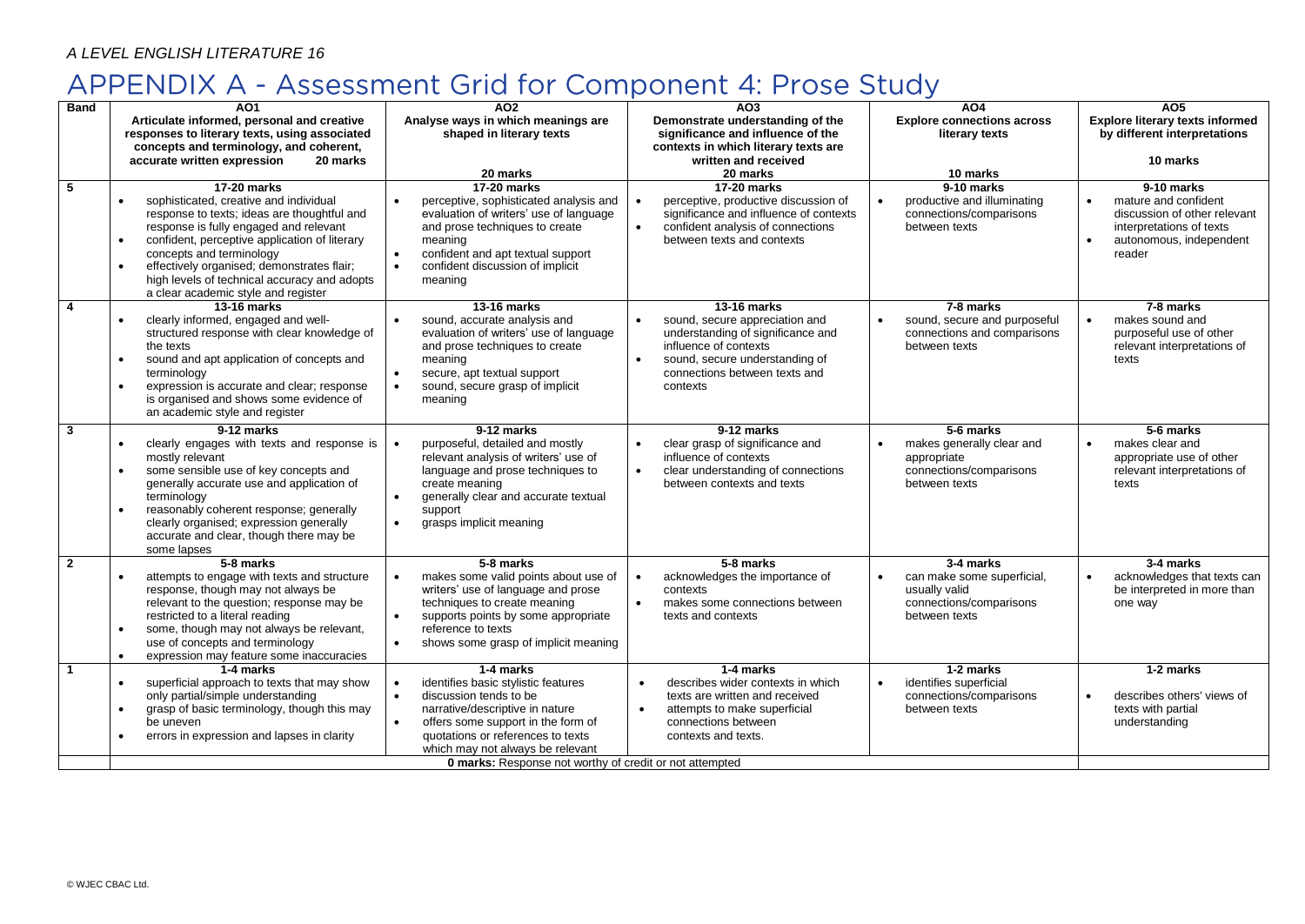## **Appendix B**

#### **Prescribed poems for study – Component 1, Section A part (i): Poetry pre-1900**

#### **John Donne,** *Selected Poems***, (Penguin Classics)**

- The Good Morrow
- Song ('Go and catch a falling star')
- The Sun Rising
- 9 The Canonization
- Song ('Sweetest love, I do not go')
- Air and Angels
- The Anniversary
- Twicknam Garden
- 25 Love's Exchange
- A Valediction of Weeping
- Love's Alchemy
- The Flea
- A Nocturnal upon St Lucy's Day, Being the Shortest Day
- The Apparition
- A Valediction Forbidding Mourning
- The Ecstasy
- Love's Deity
- The Funeral
- The Blossom
- The Relic
- The Dissolution
- Farewell to Love
- Elegy: Change
- Elegy: His Picture
- Elegy: The Comparison
- Elegy: The Autumnal
- Elegy: To His Mistress Going to Bed
- Holy Sonnet III ('Oh might those sighs and tears')
- Holy Sonnet V ('I am a little world')
- Holy Sonnet VI ('This is my play's last scene')
- Holy Sonnet IX ('If poisonous minerals')
- 181 Holy Sonnet X ('Death be not proud')
- Holy Sonnet XI ('Spit in my face, you Jews')
- Holy Sonnet XIII ('What if this present')
- Holy Sonnet XIV ('Batter my heart')
- Holy Sonnet XVII ('Since she, whom I loved')
- Holy Sonnet XIX ('O, to vex me')
- Good Friday, 1613. Riding Westward
- Hymn to God my God, in my Sickness
- 197 A Hymn to God my Father